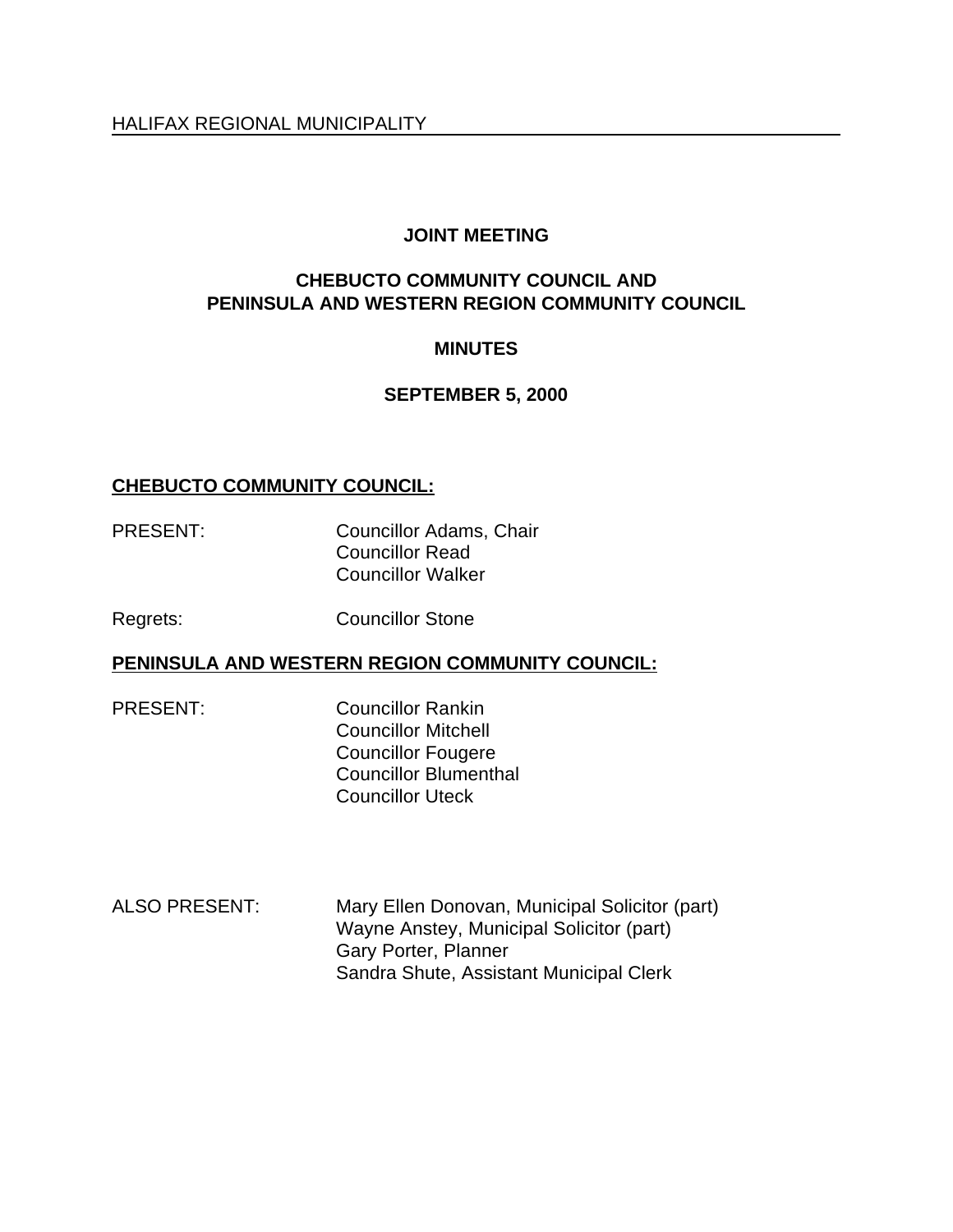# HALIFAX REGIONAL MUNICIPALITY **JOINT MEETING - CHEBUCTO AND PENINSULA AND WESTERN REGION COMMUNITY COUNCILS** 2 September 5, 2000

# **TABLE OF CONTENTS**

| 1.  |                                                                                                                                           |  |
|-----|-------------------------------------------------------------------------------------------------------------------------------------------|--|
| 2.  |                                                                                                                                           |  |
| 3.  | Approval of the Order of Business and Approval of Additions and Deletions 3                                                               |  |
| 4.  | <b>Public Hearings</b>                                                                                                                    |  |
|     | 4.1<br>Case 00207 - Amendment to the C-2A Zone Sign Requirements in<br>the Land Use By-laws for Halifax Peninsula and Halifax Mainland  3 |  |
| 5.  | Correspondence, Petitions and Delegations - None  8                                                                                       |  |
| 6.  |                                                                                                                                           |  |
| 7.  |                                                                                                                                           |  |
| 8.  |                                                                                                                                           |  |
| 9.  |                                                                                                                                           |  |
| 10. |                                                                                                                                           |  |
| 11. |                                                                                                                                           |  |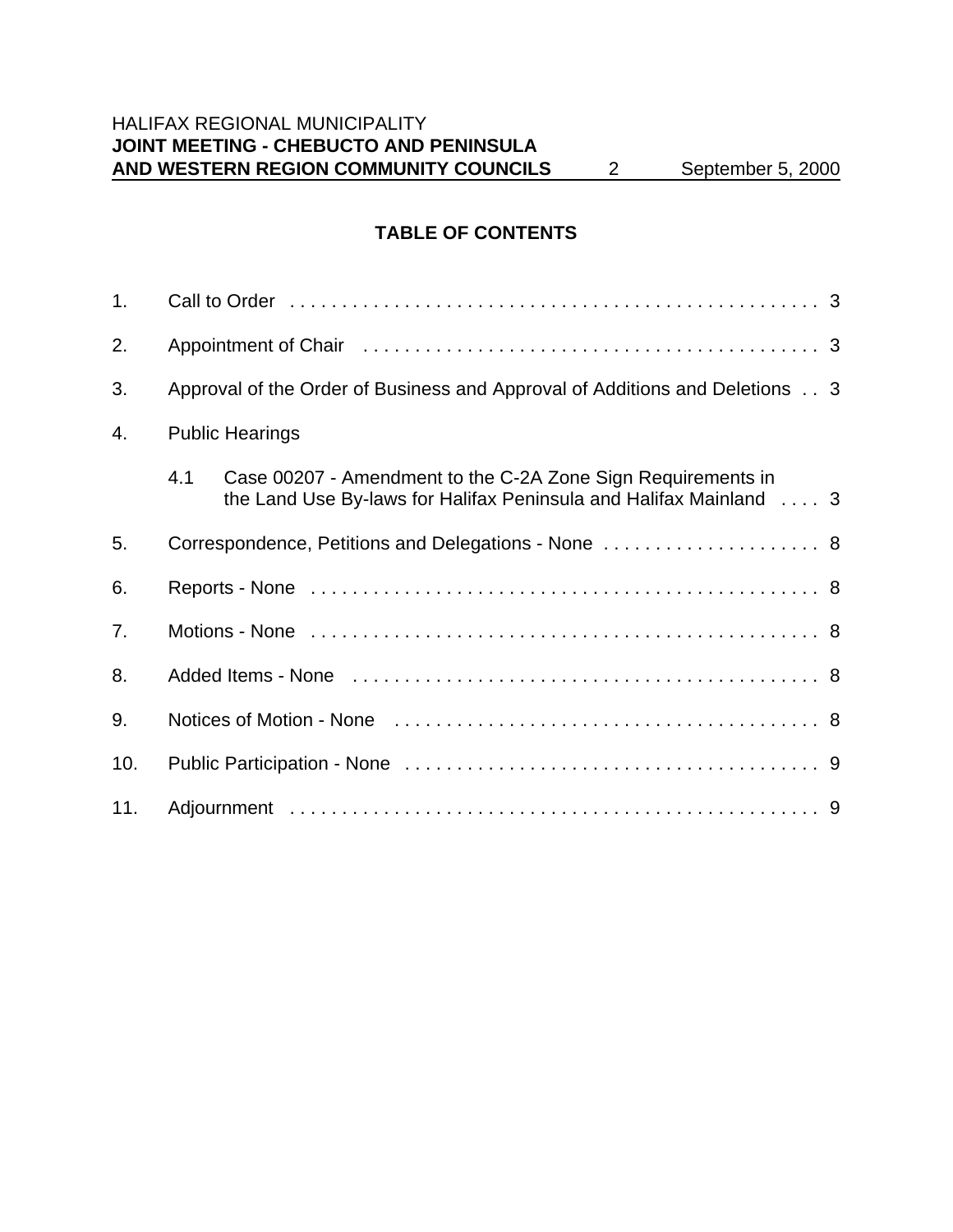### 1. **CALL TO ORDER**

The meeting was called to order at 1:10 p.m. in the Council Chambers at 1841 Argyle Street, Halifax by Councillor Adams.

# 2. **APPOINTMENT OF CHAIR**

**MOVED by Councillors Walker and Blumenthal that Councillor Adams act as Chairman of this Joint Meeting. MOTION PUT AND PASSED.**

# 3. **APPROVAL OF THE ORDER OF BUSINESS AND APPROVAL OF ADDITIONS AND DELETIONS**

The Order of Business was adopted.

# 4. **PUBLIC HEARINGS**

# 4.1 **Case 00207 - Amendment to the C-2A Zone Sign Requirements in the Land Use By-laws for Halifax Peninsula and Halifax Mainland**

A Staff Report dated July 19, 2000 was before the Community Councils. Gary Porter, Planner provided an overview of the application. He provided pictures of commercial uses in C-2A zones. During the course of his presentation, he advised that Atlantic Shopping Centres made the application to amend the By-law to get a provision back in place which was eliminated in C-2A zones as a result of amendments in September, 1999 to restrict the proliferation of billboards within the former City of Halifax, i.e. the ability to erect commercial facia signs exceeding three feet in height.

Mr. Porter advised that staff reviewed the situation and put forward amendments felt to be consistent with the types of signs now in the C-2A zone while still being consistent with the previous billboard amendments. There were two changes proposed: 1) the rule that says you can have a 3' high sign immediately above the ground floor store windows would still be in place but with the addition of a sliding scale so that the further you set the building back the larger the sign can be. Under the proposed regulations, 8' would be the largest the sign could be. 2) In addition to that sign, there could also be up to two other signs having a total area of 300 sq. ft. and maximum height of 3'.

Mr. Porter continued that while some of the existing signs in the C-2A zone will continue to be non-conforming, this amendment was considered to be a reasonable compromise between what was previously permitted and what is permitted now. On that basis, staff was recommending approval.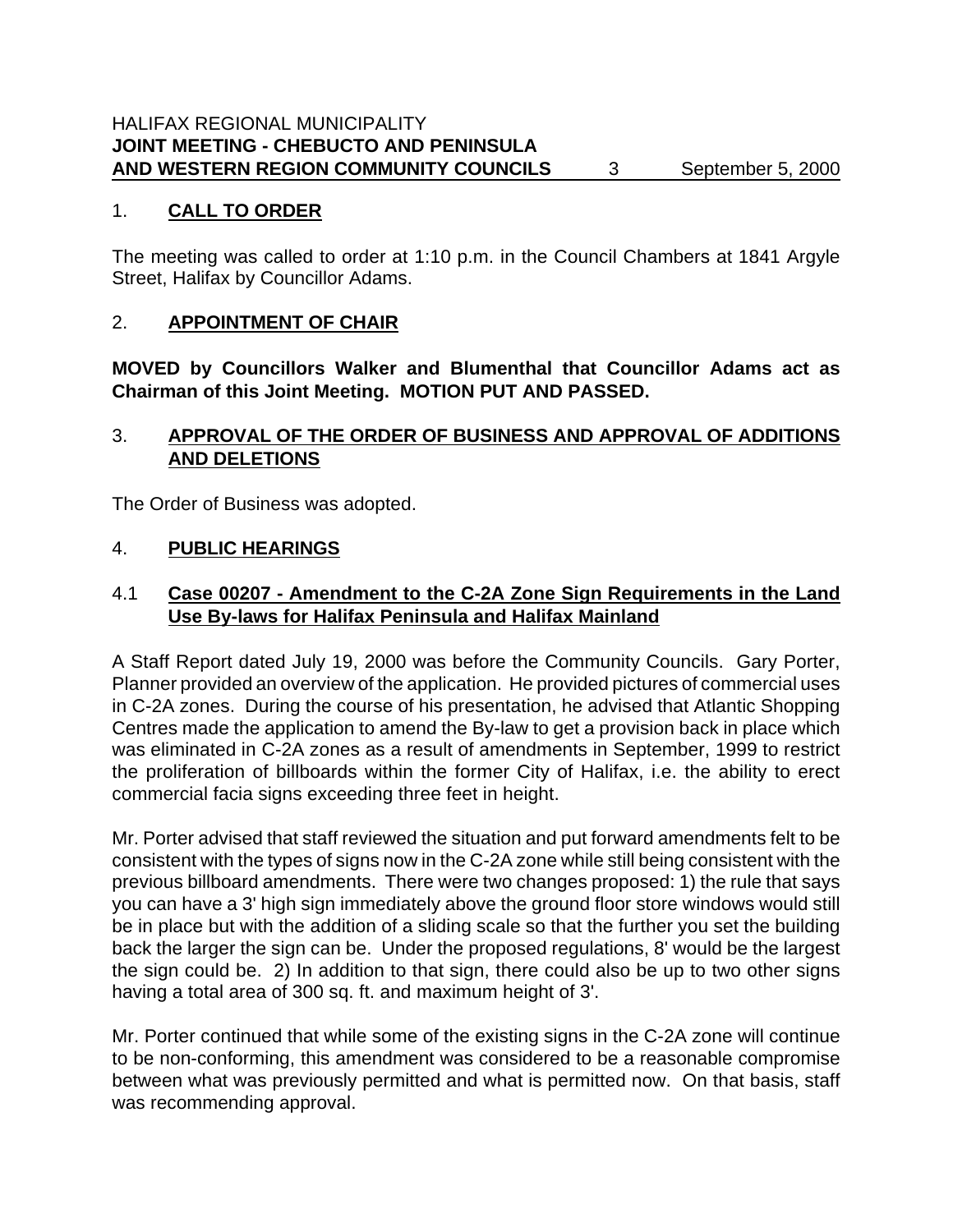### HALIFAX REGIONAL MUNICIPALITY **JOINT MEETING - CHEBUCTO AND PENINSULA AND WESTERN REGION COMMUNITY COUNCILS** 4 September 5, 2000

Councillor Blumenthal asked if a sign for a banking machine would be permitted. In response, Mr. Porter advised that the rules are interpreted by the Development Officer. Directional signs are not counted under the permitted signs. Any signs that form part of an advertisement are. The bank sign would be an advertising sign but a sign indicating "open 24 hours" would not be regulated by these rules.

Councillor Read stated he had an issue with the designation of C-2 and C-2A and the parameters surrounding those. Even a major commercial should conform to the intent of the C-2A zone, part of which was a smaller sign. He asked if there was a major commercial facility going in legally on a C-2A but picking and choosing the requirements.

In response, Mr. Porter agreed there were some inconsistencies. The difficulty with the C-2A zone was that it does not put any limit on the size of buildings and permits retail uses which, in this case, has allowed a large store. The C-2 zone preceded the C-2A. C-2A was modeled to be halfway between the Peninsula C-1 and C-2 zones and similar rules were adopted for the Mainland.

Councillor Read pointed out that the only area zoned C-2 in Spryfield was South Centre Mall; however, the Sobeys property was roughly two-thirds the size of the shopping centre so it would seem that it is a major commercial facility.

The Chair then called for speakers for or against the application.

Mr. Glen Boone, representing Sobeys Leased Properties/Atlantic Shopping Centres provided a sketch showing the scale of the building. He advised that Sobeys came forward with the application for the new Sobeys store in Spryfield which is in a C-2A zone. Although the development permit application was issued last October, Sobeys only came forward recently with building plans. The proposed signage coming forward was felt to be reasonable, utilizing a standard corporate size and layout logo accompanied with the Sobeys name. Similar signs are on buildings throughout Atlantic Canada and now Ontario and Quebec. Sobeys was looking to design a new storefront and, as part, Sobeys had to consider how to fit the sign onto the front of the building. Most buildings are set back a considerable distance from the street and, in the initial application, it was understood that Sobeys was a large commercial use but within the rights of the existing By-laws. Although he agreed the buildings are large, there is not an overbearing impact with signage but a need to see the sign from the street. Corporate identity was important. Green is the corporate colour.

Mr. Boone continued that the C-2A zone permits the development. Even though the process got off track with meetings in July, it was fine now as Sobeys felt it was a reasonable approach to the situation. Sobeys was not looking at 10' high as originally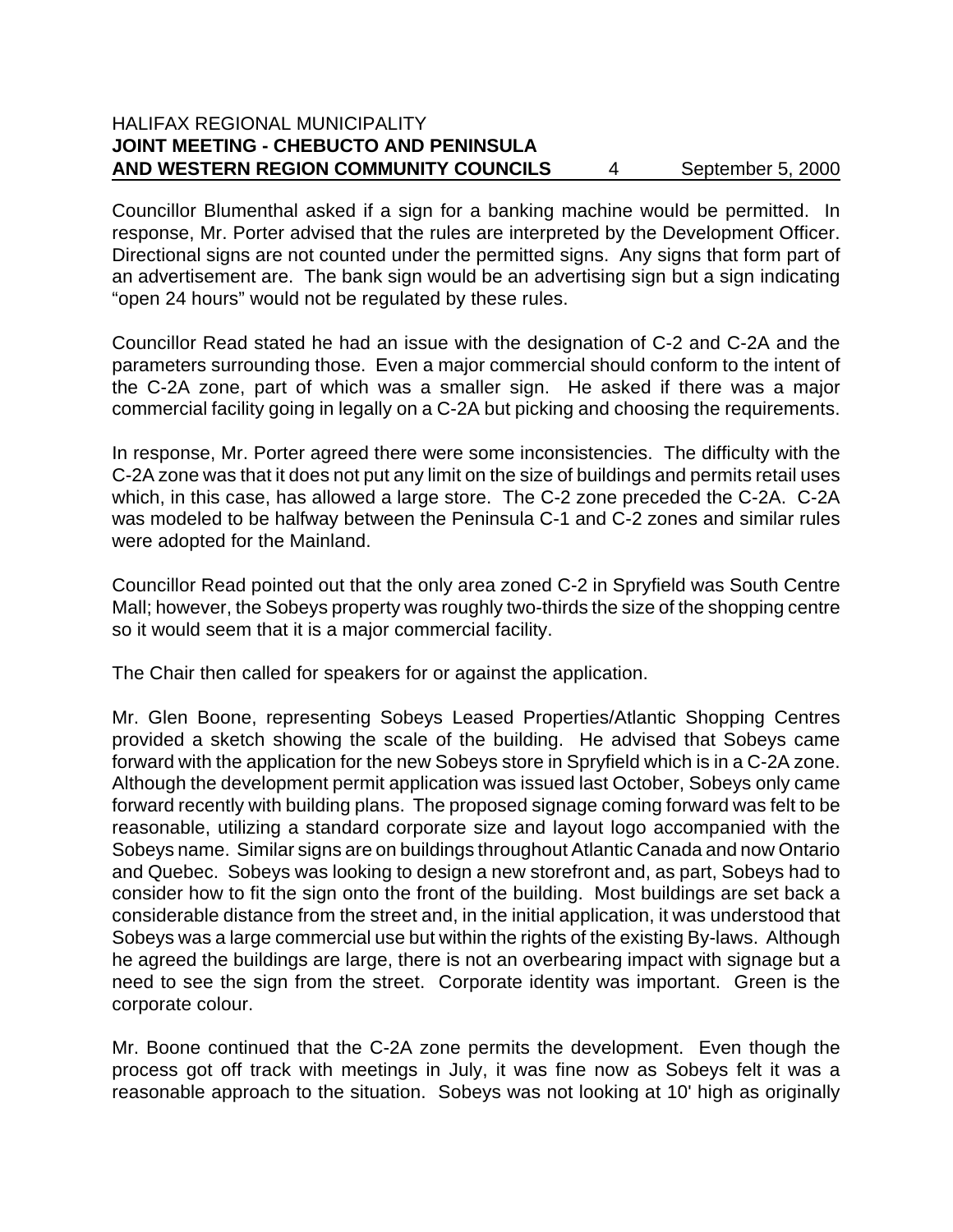### HALIFAX REGIONAL MUNICIPALITY **JOINT MEETING - CHEBUCTO AND PENINSULA** AND WESTERN REGION COMMUNITY COUNCILS 5 September 5, 2000

requested but has stepped back to the 8' high which is permissible at the 100' setback. Taking the average height was a reasonable approach and still respects the streetscape. Other issues, outside planning issues, were dealt with in conjunction with the community because the Spryfield store is a new store.

Councillor Blumenthal asked if Sobeys intended on changing the front on the store at Windsor Street. In response, Mr. Boone advised that the front facade would have the same look as the Spryfield store - the new look - glass with green lettering.

Ms. Beverly Miller, 6182 South Street requested that Community Council reject the application because, in her opinion, there are serious problems with the Staff Report. She referred to page 3, the portion stating that Plan policy supports sign regulations "in keeping with the character of the respective commercial areas". She was hearing today that the character of the commercial area was being determined by the building being built, not by the area which by definition, a C-2A minor commercial area, was a neighbourhood area. Staff was essentially saying that if you build a big enough building, that would determine the sign, not the area surrounding where the building is being built.

Ms. Miller also referred to the next paragraph on page 3 indicating that as the setback distance increases, the less practical a sign becomes when restricted to 3'. She asked if there was any reason why a 3' high sign was not practical. It seemed that now the sign should fit the building, not that the sign should fit the C-2A zone.

Ms. Miller also had questions with illuminated or non-illuminated signs - Attachments I and II. There did not appear to be restrictions as to where on the building the signs can go. She asked what was to prevent a sign on the back of the store that would shine in people's windows at night. This could create serious problems in the C-2A zone in residential areas. It was not the Spryfield building that was in question but all of the minor commercial areas in residential areas. Community Council should consider the ramifications carefully. She was concerned with the comment by staff in the report indicating that the existing sign by-laws are not being enforced and asked what guarantee there would be of enforcement of larger, more obtrusive signs.

Councillor Adams asked for clarification regarding enforcement. In response, Mr. Porter advised that any sign established legally prior to the new billboard changes would be permitted to remain. The regulations would only affect new structures or if someone removed the old signs and they were gone for an extended period. There would be nothing to prevent changing the message on the signs, however.

Ms. Miller also asked why the Public Hearing was being held at 1:00 p.m. rather than the evening when the public would be more available to attend. In response, Mr. Porter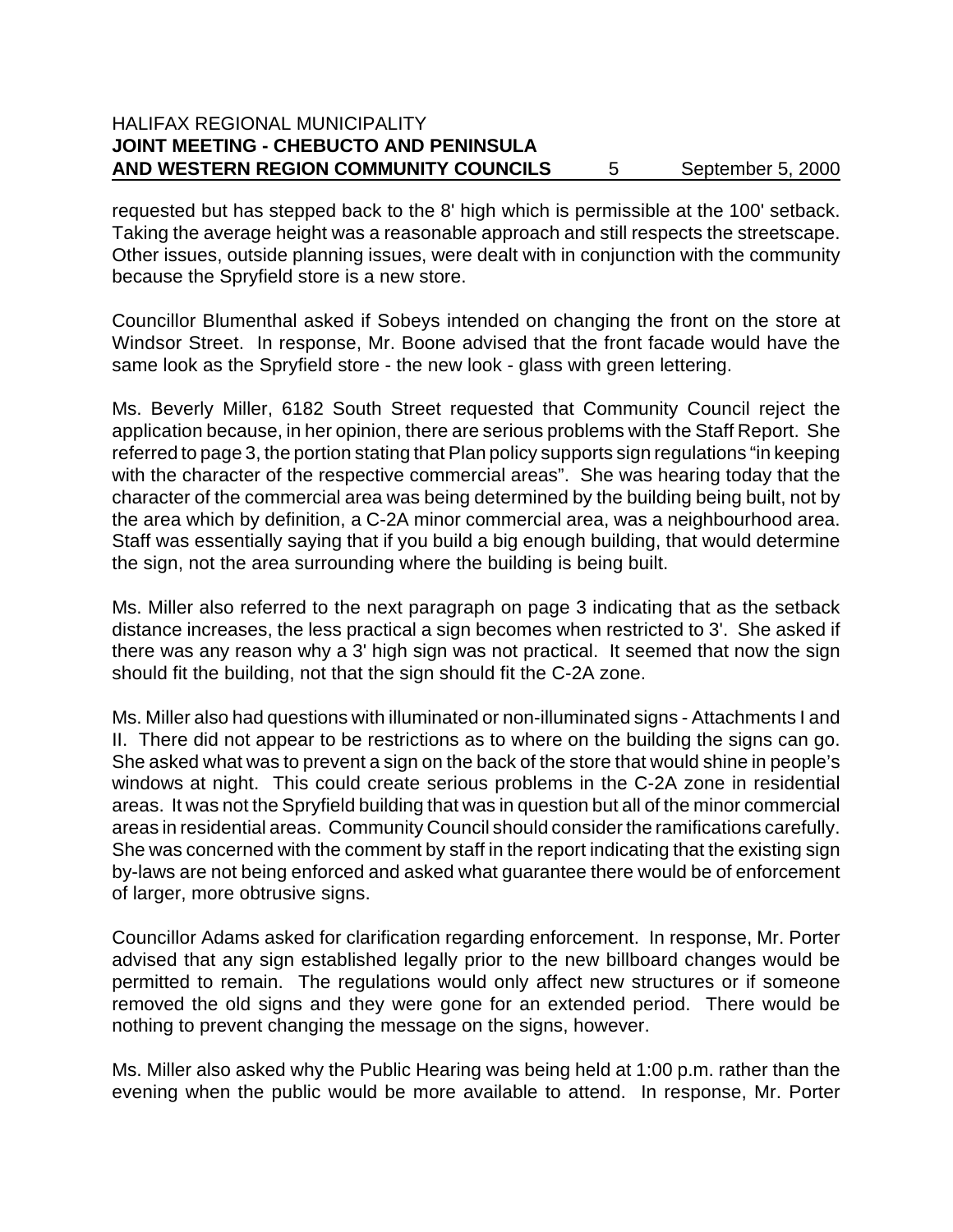### HALIFAX REGIONAL MUNICIPALITY **JOINT MEETING - CHEBUCTO AND PENINSULA** AND WESTERN REGION COMMUNITY COUNCILS 6 September 5, 2000

advised that the Public Hearing date was set for September 5, 2000 and was intended to be a Joint Meeting of Regional Council and Chebucto Community Council. Subsequent to setting the date for the Hearing, the Peninsula and Western Region Community Council was formed and, therefore, they became the ones to hear the application rather than Regional Council. The Public Hearing could not be held at 6:00 p.m. because Regional Council meets at that time.

Ms. Marjorie Willison, 40 Rockingstone Road, Spryfield advised she had seen the first Staff Report but it had not been acceptable to her. The proposal before Community Council, however, was acceptable. She commented on the importance of scale and the fact that the size of the sign would vary with the setback made a lot of sense and could fit into a neighbourhood. She acknowledged the effort made by Sobeys to keep the community character, preserve green space and trees. She recommended that the Municipal Planning Strategy be reviewed every five years.

Councillor Blumenthal referred to the allowed three signs and said he hoped there would not be a sign on the back of the Sobeys building on Windsor Street. In response, Mr. Porter advised they would be as of right. The first sign has to be up front but under the current wording, it was entirely possible that the others could go at the back.

Councillor Blumenthal advised that if he could not get assurances from Sobeys that they will not put a sign on the back of the property, he would be voting against the application.

Councillor Uteck advised that Sobeys on Queen Street had been so accommodating that they turned the building around and made it more difficult for themselves. She agreed that the proposal was reasonable. The question that has come up is what is allowable in a C-2A zone not whether Sobeys should have a sign. She suggested this issue should be revisited to look at what can be the compatible size of a building in a neighbourhood.

Councillor Read said that in the case of Spryfield Sobeys, the rear of the building abuts a residential zone and asked if a sign could be put up there as well. In response, Mr. Porter advised this would be a facia sign and could be permitted on the back side of the building. He asked for input from the Municipal Solicitor as to whether or not it would be possible to add the words "front of the building" to alleviate concerns.

Mr. Wayne Anstey, Municipal Solicitor stated that the bigger sign was only permitted on the front and the other two could go to a height of 3' with a total of 300 sq. ft. This would limit the size of the two signs. Staff would come to the conclusion, however, that any illuminated sign facing that close to a house would be a nuisance.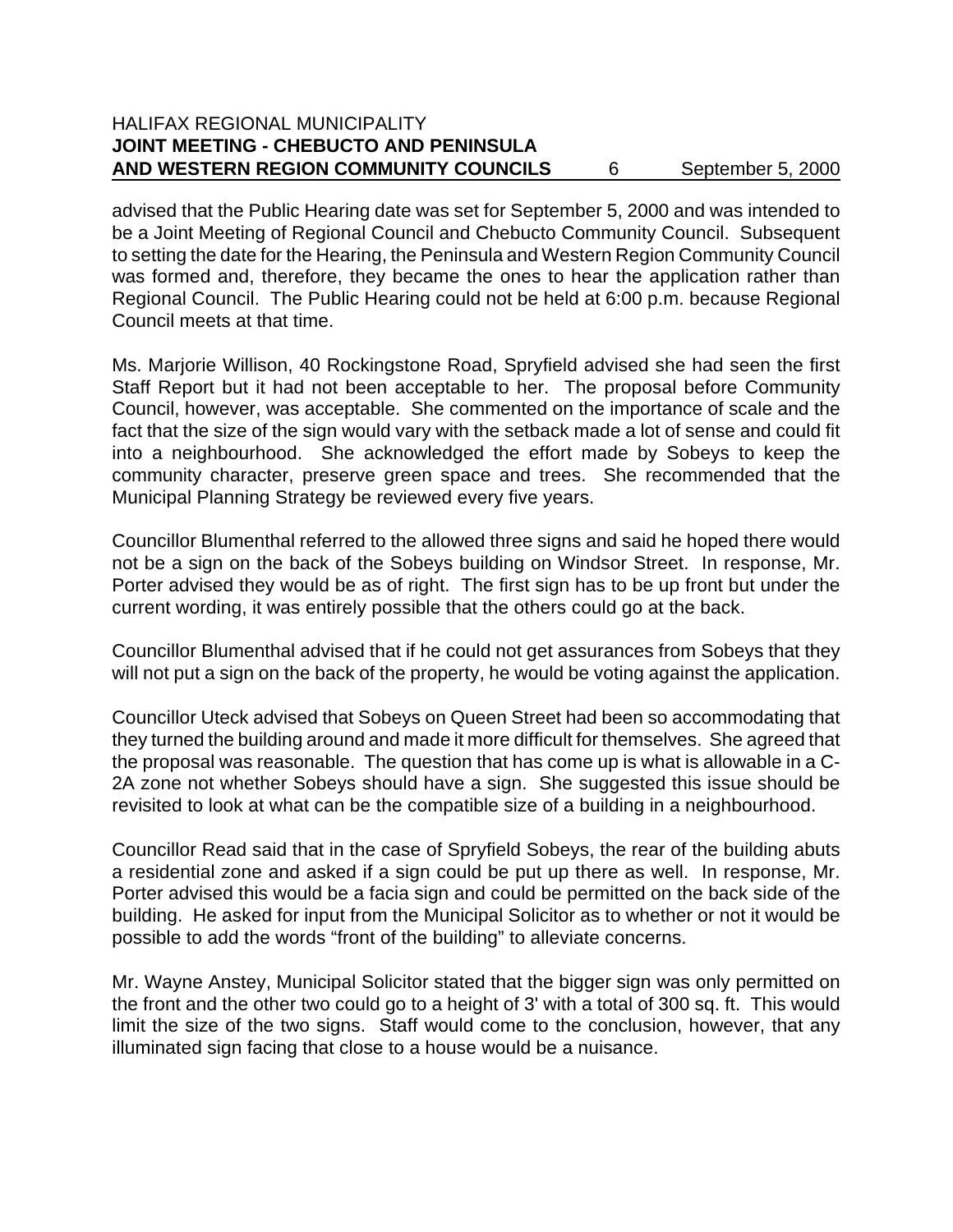### HALIFAX REGIONAL MUNICIPALITY **JOINT MEETING - CHEBUCTO AND PENINSULA** AND WESTERN REGION COMMUNITY COUNCILS 7 September 5, 2000

Mr. Porter said the wording indicated an illuminated sign was only allowed if it did not constitute a nuisance. Under the Sign By-law, the sign can only be illuminated up to 11:00 p.m. unless the business is open after that time.

Mr. Anstey noted that under the same Sign By-law, there were provisions about the way the signs are lighted - they could not put out a direct beam.

Councillor Blumenthal stressed that there is a complete residential area behind the Sobeys store on Summit Street. It is open 24 hours a day and he has had numerous calls about cars loading after 10:00 p.m. and trucks unloading after midnight. He did not want to have any problems with the residents in that area.

Mr. Anstey suggested that Community Council might consider an amendment that the illuminated sign provision not apply to those two signs.

The Chair called three times for further speakers in favour or against. There were none.

Mr. Glen Boone, in rebuttal, advised that the majority of the signage needed is on the front facade and there was no intention at this time to put any signs at the back or on the right side. The only other consideration would be a sign on Windsor Street which would be considerably smaller but not to the rear of the building.

Councillor Blumenthal asked for clarification of Mr. Boone's statement "no intention at this time". In response, Mr. Boone advised that if an amendment were to come forward, he could commit there would not be any signage at the back of the building short of having to come to Community Council with an amendment sometime in the future. The people to whom Sobeys was advertising were the neighbours and if they are annoyed, they would not become customers. Sobeys had to respect the clientele.

Councillor Adams asked if Mr. Boone was suggesting that there was no intention of putting a sign at the back but if there was, he would come forward to Community Council again for permission. In response, Mr. Boone advised that it did not make any sense to put a sign in commercially and he would hate to lose the amendment at this time with the stores going forward at Windsor and Spryfield. He respected Councillor Blumenthal's wishes.

# **MOVED by Councillors Blumenthal and Walker to close the Public Hearing. MOTION PUT AND PASSED.**

Councillor Walker advised he was pleased with the amendments after stalling them earlier in the year. There were signs at the back of buildings now that no one has objected to.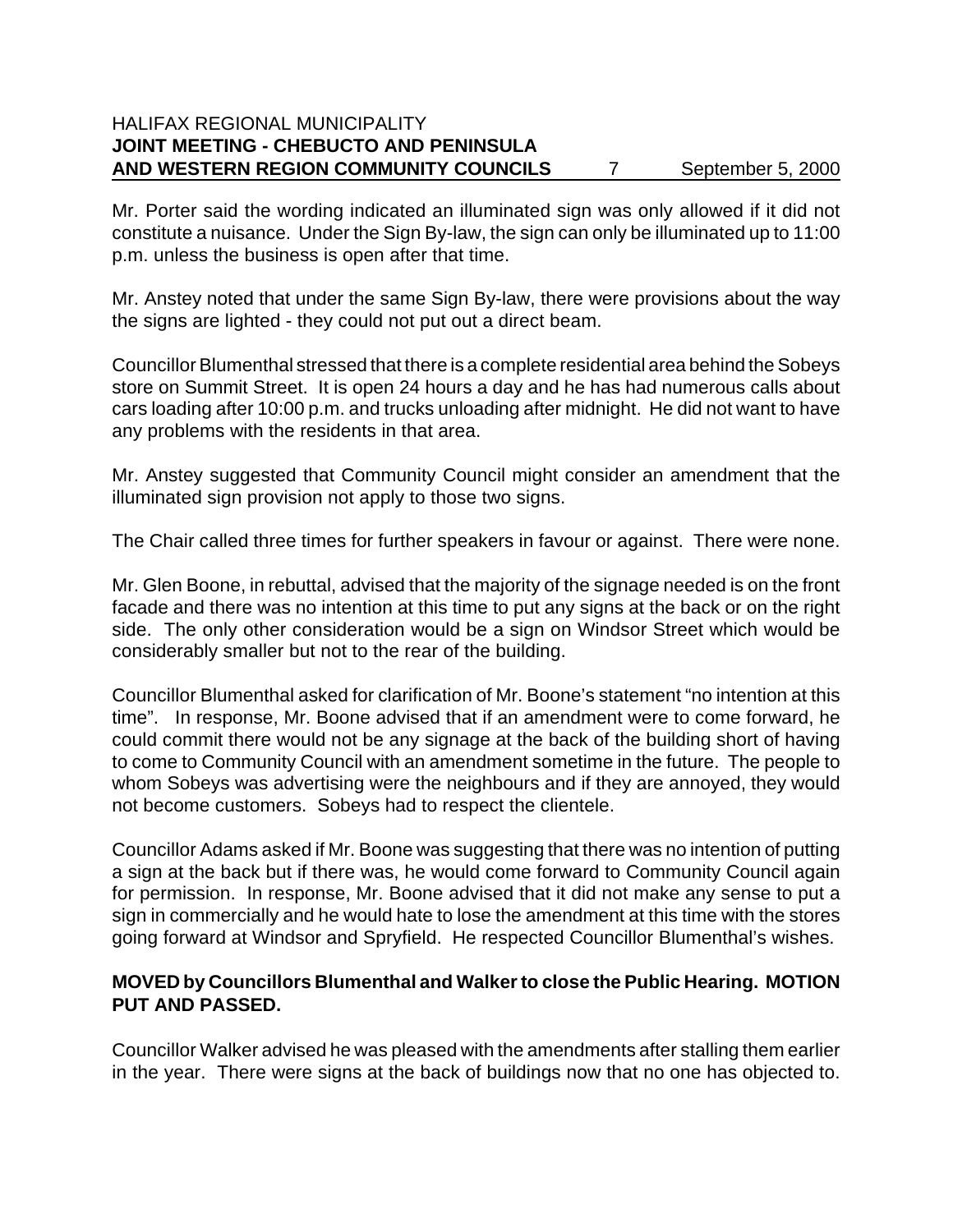He liked the proposal as it had nothing to do with the size of the building but the distance from the street.

Councillor Rankin stated that the important point is not so much the neighbourhood but the scale of the building being driven by consumers. The streetscape is important. The scale of the building was already accepted and the sign is in relation to the scale of the building. He would be supporting the application.

Councillor Read stated that if the Municipal Planning Strategy had been reviewed a number of years ago, this problem might have been sorted out then. He still had concerns, however, because there were others who were not such good corporate citizens as Sobeys.

Councillor Blumenthal said that if he had assurance that Sobeys or another major company would have to come for another amendment to get a back sign, then he would not have any problems and was in favour.

# **Decision of Peninsula and Western Region Community Council**

**MOVED by Councillors Blumenthal and Mitchell to approve the proposed amendments to the C-2A zone sign requirements in the Land Use By-law for Halifax Peninsula as contained in Attachment I of the Staff Report dated July 19, 2000. MOTION PUT AND PASSED.**

### **Decision of Chebucto Community Council**

**MOVED by Councillors Walker and Read to approve the proposed amendments to the C-2A zone sign requirements in the Land Use By-law for Halifax Peninsula and Mainland as contained in Attachment I of the Staff Report dated July 19, 2000. MOTION PUT AND PASSED.**

### 5. **CORRESPONDENCE, PETITIONS AND DELEGATIONS** - None

- 6. **REPORTS** None
- 7. **MOTIONS** None
- 8. **ADDED ITEMS** None
- 9. **NOTICES OF MOTION** None